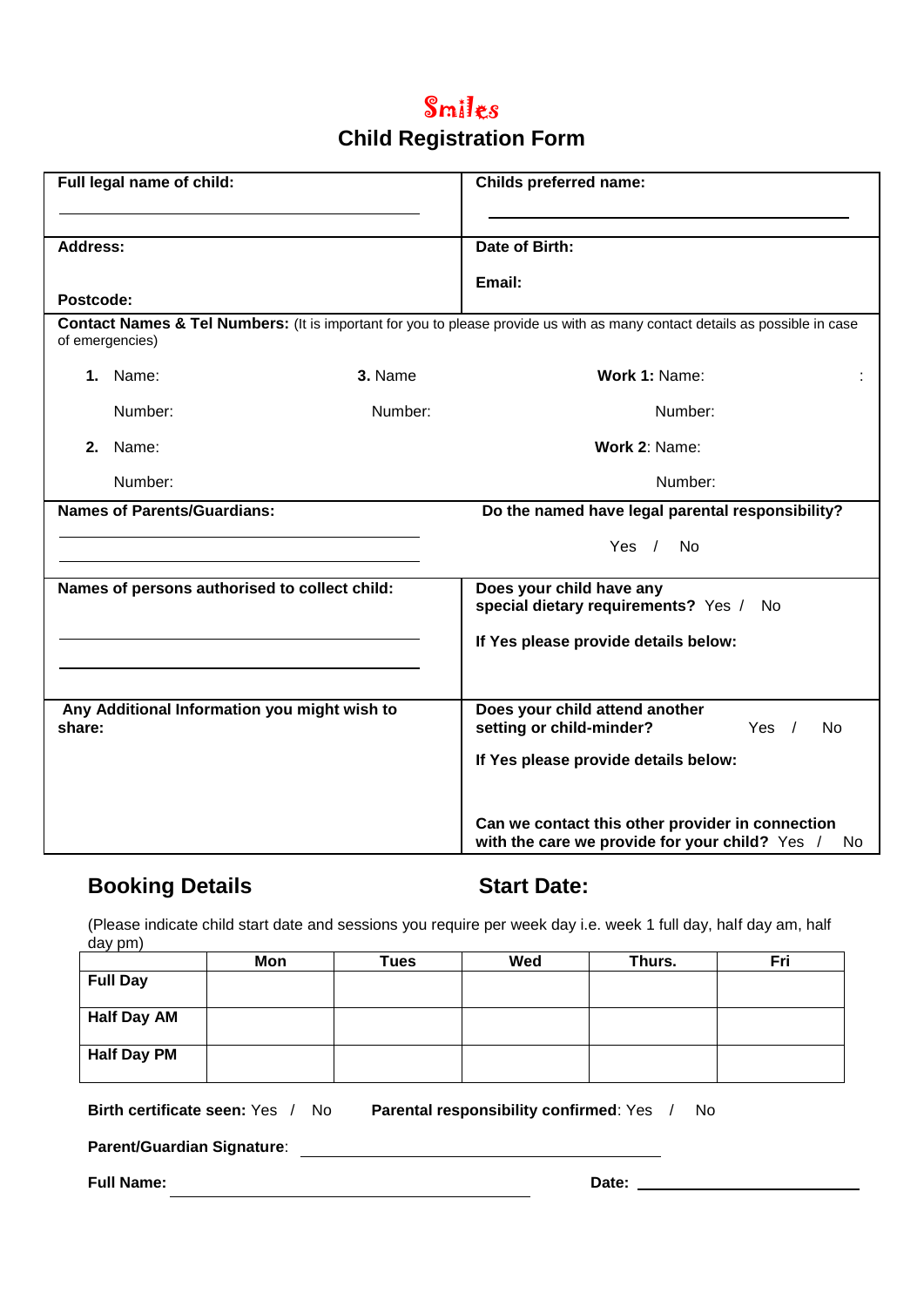# Smiles

| Name/Address of Doctor/Surgery                                                                             | Name of Health visitor:                                                                                         |  |  |  |
|------------------------------------------------------------------------------------------------------------|-----------------------------------------------------------------------------------------------------------------|--|--|--|
|                                                                                                            | <b>Contact number:</b>                                                                                          |  |  |  |
| Tel:                                                                                                       | Can we contact any health professionals in<br>connection with the care we provide for your child?<br>Yes / No   |  |  |  |
| Childs immunisation records: (Please transfer from<br>your child's red book)                               | Does your child have any<br>Medical Conditions/Allergies? Yes /<br>No.<br>(If Yes please provide details below) |  |  |  |
|                                                                                                            | Please highlight if your child uses an epi-pen, inhaler or<br>insulin                                           |  |  |  |
| and contact details)                                                                                       | Please provide us with any details of professionals or agencies involved with your family: (please leave name   |  |  |  |
| Social Worker:                                                                                             | Physiotherapist:                                                                                                |  |  |  |
| Children's Centre Family Outreach Worker:                                                                  | Occupational Therapist:                                                                                         |  |  |  |
| Children's Disability Health Visitor:                                                                      | <b>Children's Community Nursing Team</b>                                                                        |  |  |  |
| Pediatrician:                                                                                              | Other:                                                                                                          |  |  |  |
| Speech and Language Therapist:                                                                             |                                                                                                                 |  |  |  |
| Please provide any additional Information regarding medical procedures prohibited by religion/beliefs etc. |                                                                                                                 |  |  |  |
| Does your child have any special requirements?<br>Yes / No                                                 | (If Yes please provide details below)                                                                           |  |  |  |
|                                                                                                            |                                                                                                                 |  |  |  |

### **Medical and Health Profession Information**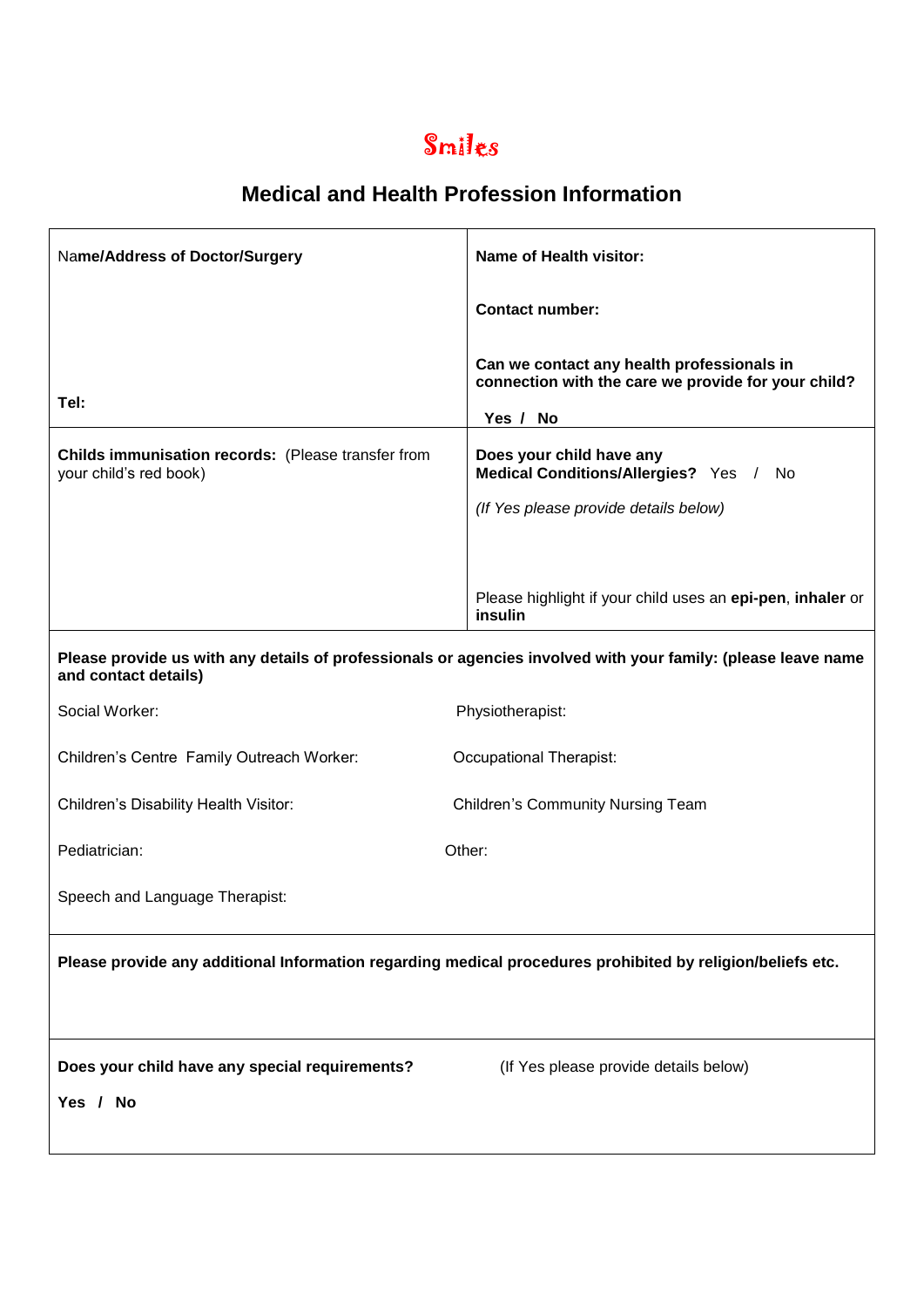# Smiles

### **Child Consent Form**

#### **EMERGENCY TREATMENT CONSENT**

In an emergency I give permission for the above named child to receive emergency treatment and advice to be sought after and given, if I cannot be reached before treatment, I will be notified as soon as possible after the event.

### **Yes / No**

#### **MEDICINE ADMINISTRATION CONSENT**

I give permission for Smiles Day Nursery to administer medication (listed below) to the above named child if I cannot be reached, I will be notified as soon as possible.

Calpol: **Yes / No** Piriton: **Yes / No** 

Nurofen: **Yes / No** Other: (teething gel/granules etc) **Yes / No** 

#### **TRANSPORT AGREEMENT**

I give permission for the above named child to be transported during trips/outings with staff of Smiles Day Nursery for the enjoyment/inclusion of child development and entrust the safety of the child during these events to staff members having been given prior information of event and permission for child participation.

#### **Yes / No**

I also give Permission for above named child to be transported during trips/outings via our Minibus with staff of Smiles Day Nursery for the enjoyment/inclusion of child development and entrust the safety of the child during these events to staff members having been given prior information of event and permission for child participation.

#### **Yes / No**

#### **OBSERVATIONS/NURSERY PUBLICITY**

I understand that ongoing observations will be undertaken of the above named child, to follow and assess their development, in order to support any nursery staff working towards any qualifications. These may be in the form of written statements, photographs/video or tape recordings.

#### **Yes / No**

Photographic images will from time to time be used to promote Smiles Day Nursery on flyers, banners, Facebook or our website.

#### **Yes / No**

#### **INDOOR AND OUTDOOR PLAY EQUIPMENT**

I agree for the above named child to use indoor and outdoor play equipment during their day to day activities whilst in the care of at Smiles Day Nursery (when accompanied by a staff member).

#### **Yes / No**

### **SUN PROTECTION APPLICATION**

I agree for sun protection cream to be applied to the above child by a member of staff at Smiles Day Nursery.

#### **Yes / No**

I agree for Creams ( Such as Metanium, Bepanthen, Sudocrem, Moisturiser, Eczema creams etc.) to be applied to the above child by a member of staff at Smiles Day Nursery

#### **Yes / No**